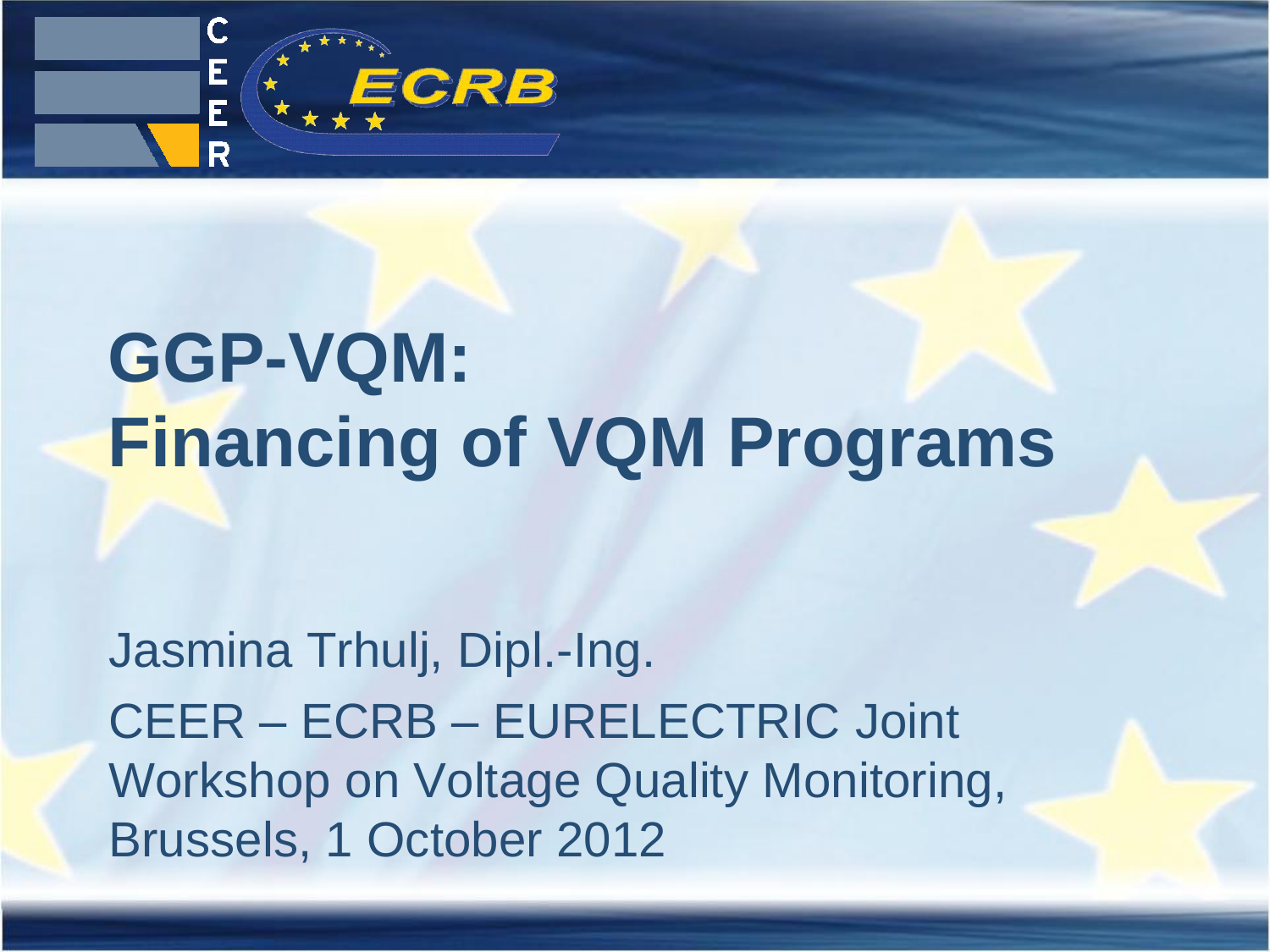

# **Financing of VQM**

- **Cost assessment:**
	- $\triangleright$  VQ monitoring devices
	- $\triangleright$  data collection, transmission, analysis and storage
	- $\triangleright$  maintenance
- **Financing framework:**
	- **► Source of funding? ► Who and how approves?**

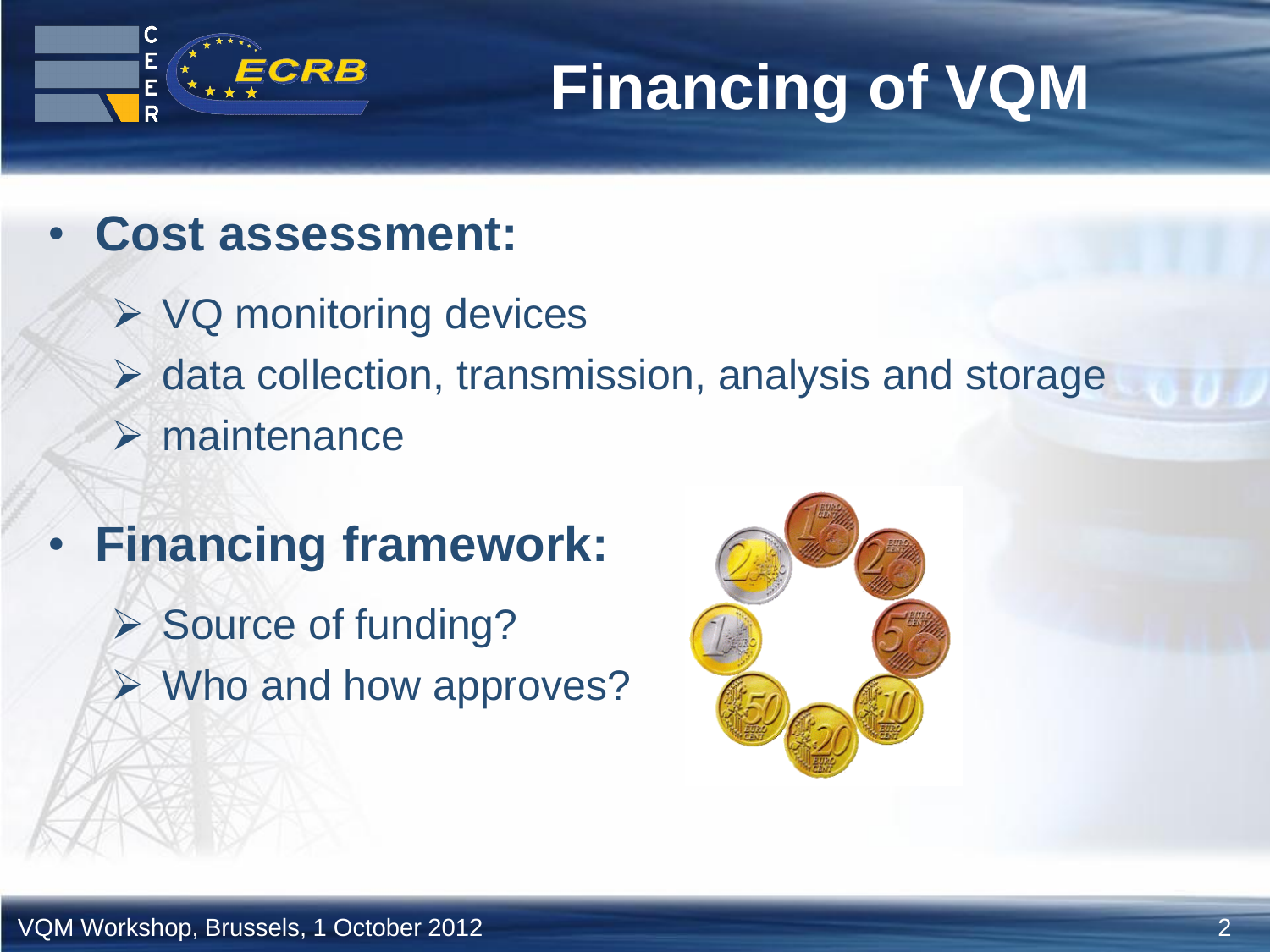

# **VQM Cost Assessment**

 $\geq 10$  million customers

CAPEX: 83 €/customer/year

OPEX: 70 €/customer/year

### **Estimation for a hypothetical medium-size European country:**

- Network assumptions
	- **▶ 150 EHV/HV substations**
	- **► 650 HV/MV substations**
	- $> 5000$  MV feeders
	- ▶ 120 000 MV/LV transformers
- National VQM program assumptions
	- **1 bus monitored in:**
		- each EHV/HV substations
		- **E** each HV/MV substations
		- 0,5% MV/LV transformers





#### VQM Workshop, Brussels, 1 October 2012 3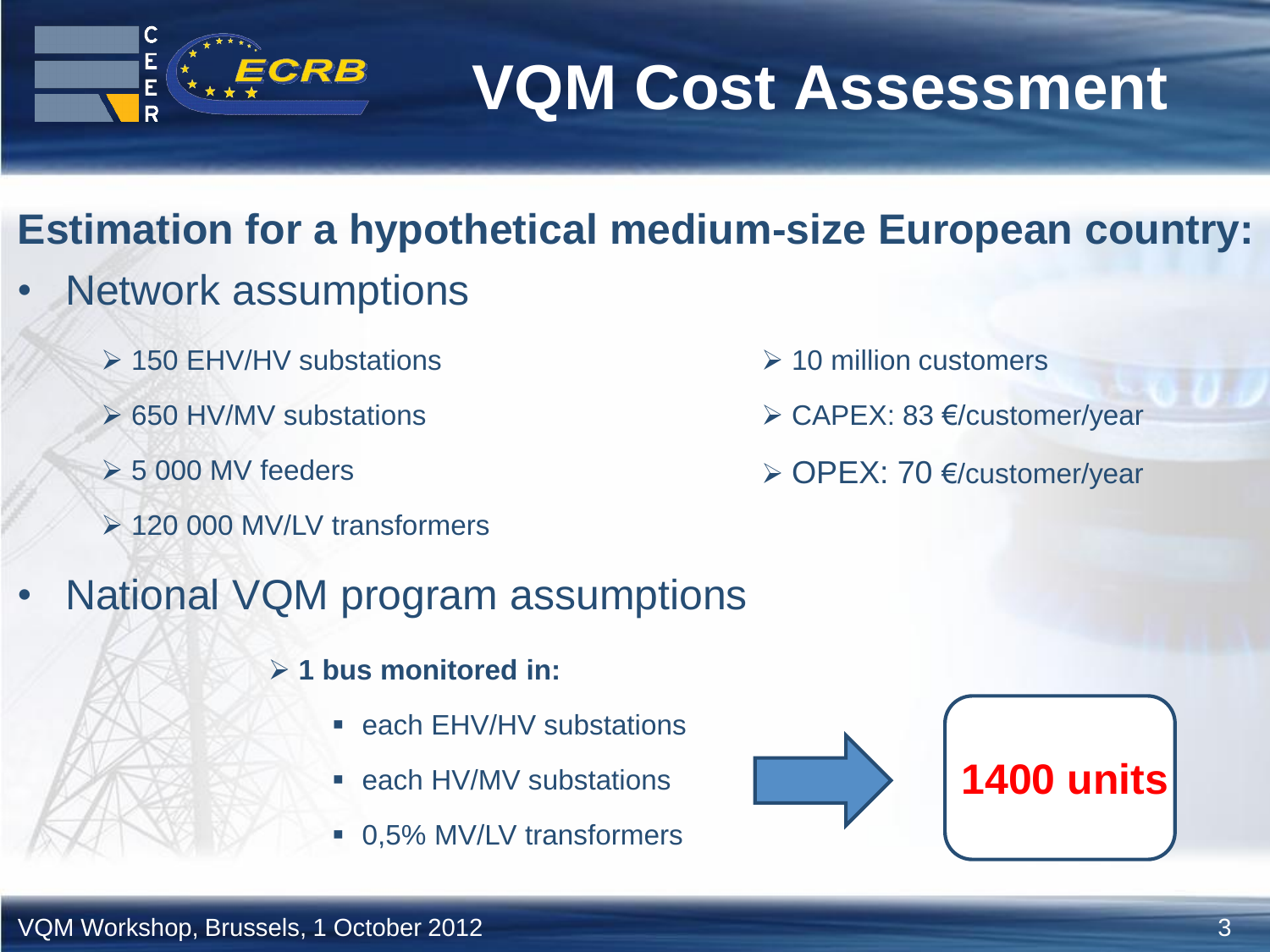

**VQM Cost Assessment**

### **National VQM program (1400 units):**

### •Capital expenses

- $\triangleright$  Device cost: 5000 10 000  $\epsilon$ /device
- Device life-time: 10 years
- $\triangleright$  Roll out: 10 years







### •Operational expenses

- 375 €/device/year
- $\geq$  375  $\in$ /device/year (calibration)





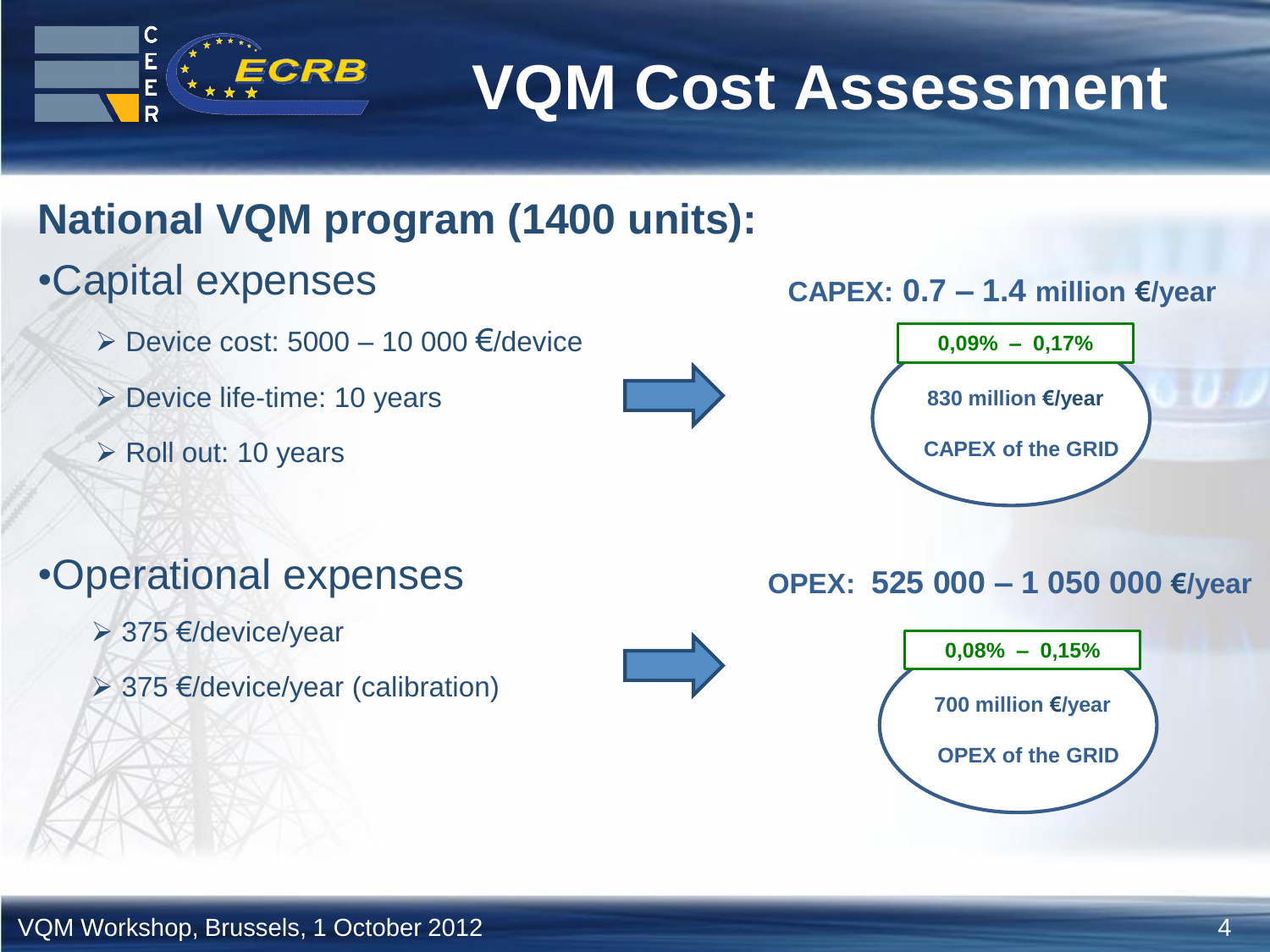

# **Financing Framework**

#### **Financing Framework**

• **Grid tariffs**



**DOMESTIC**



**Well designed grid tariffs can fairly distribute the expenses!**

#### **Spreading expenses:**

- **Per consumed energy**
- ratio of installed power
- **Example 1 maximum hourly consumption**

#### VQM Workshop, Brussels, 1 October 2012 **5** Second 1 Automatic 1 Automatic 1 Automatic 1 Automatic 1 Automatic 1 Second 1 Automatic 1 Second 1 Automatic 1 Second 1 Second 1 Automatic 1 Second 1 Second 1 Second 1 Second 1 Se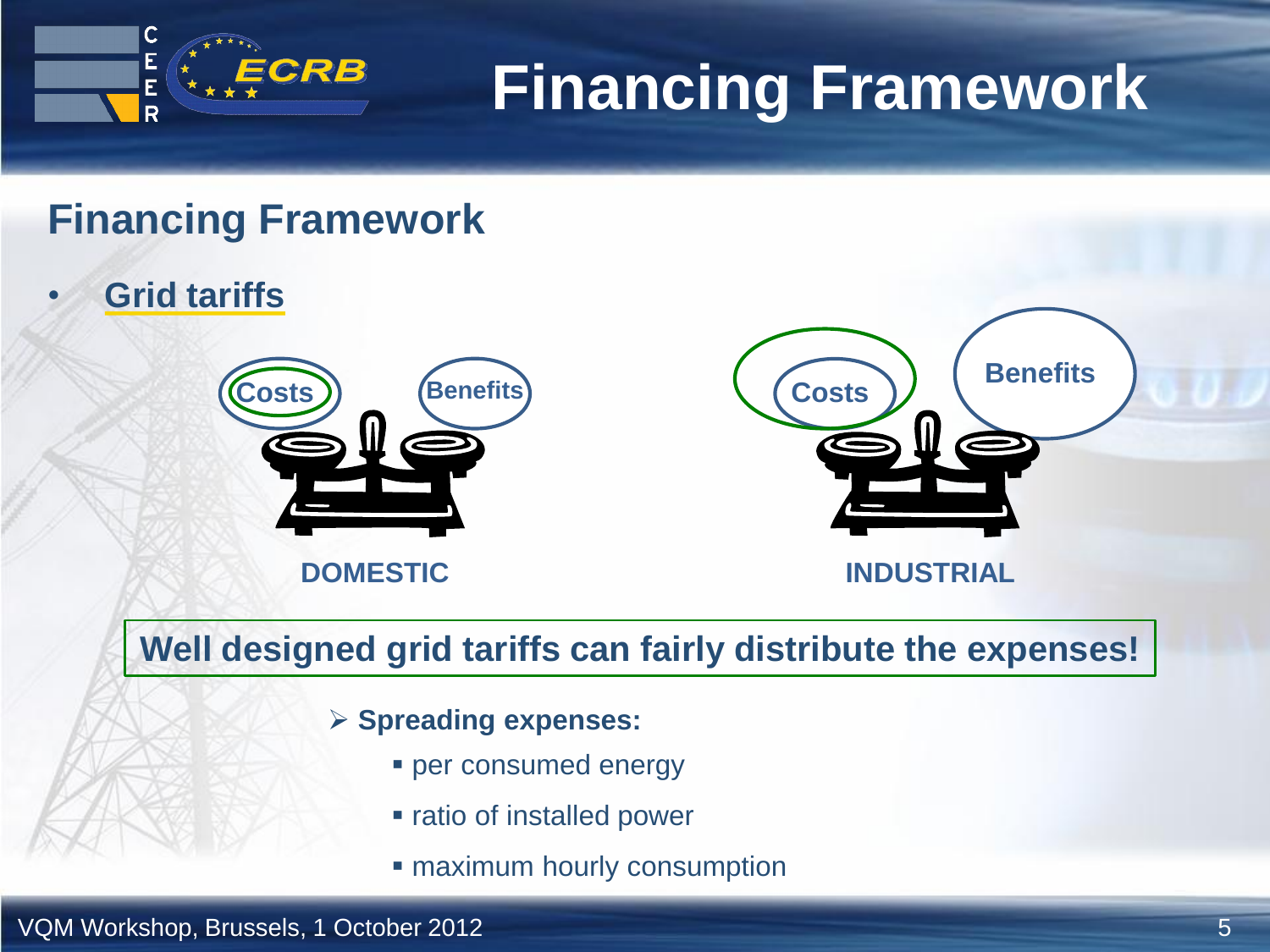# **Financing of VQM Recommendations**

## **Recommendations:**

ECRB

- $\triangleright$  NRAs should follow their national VQM programs and to keep inventory of respective expenses.
- $\triangleright$  It is reasonable to allocate the national VQM program expenses to all customers, through the use of grid tariffs, since they represent less than 0,2% of the annual CAPEX and OPEX.
- $\triangleright$  Special attention should be given to grid tariffs design in order to balance the costs and benefits of the different type of customers.
- NRAs are responsible to approve annual budget for national VQM programs. However, the figures of such investment should be more detailed and transparent.
- $\triangleright$  Further cooperation of the network operators with research institutes and universities to apply VQM data towards a more cost-effective planning and operation of the electricity network is needed.